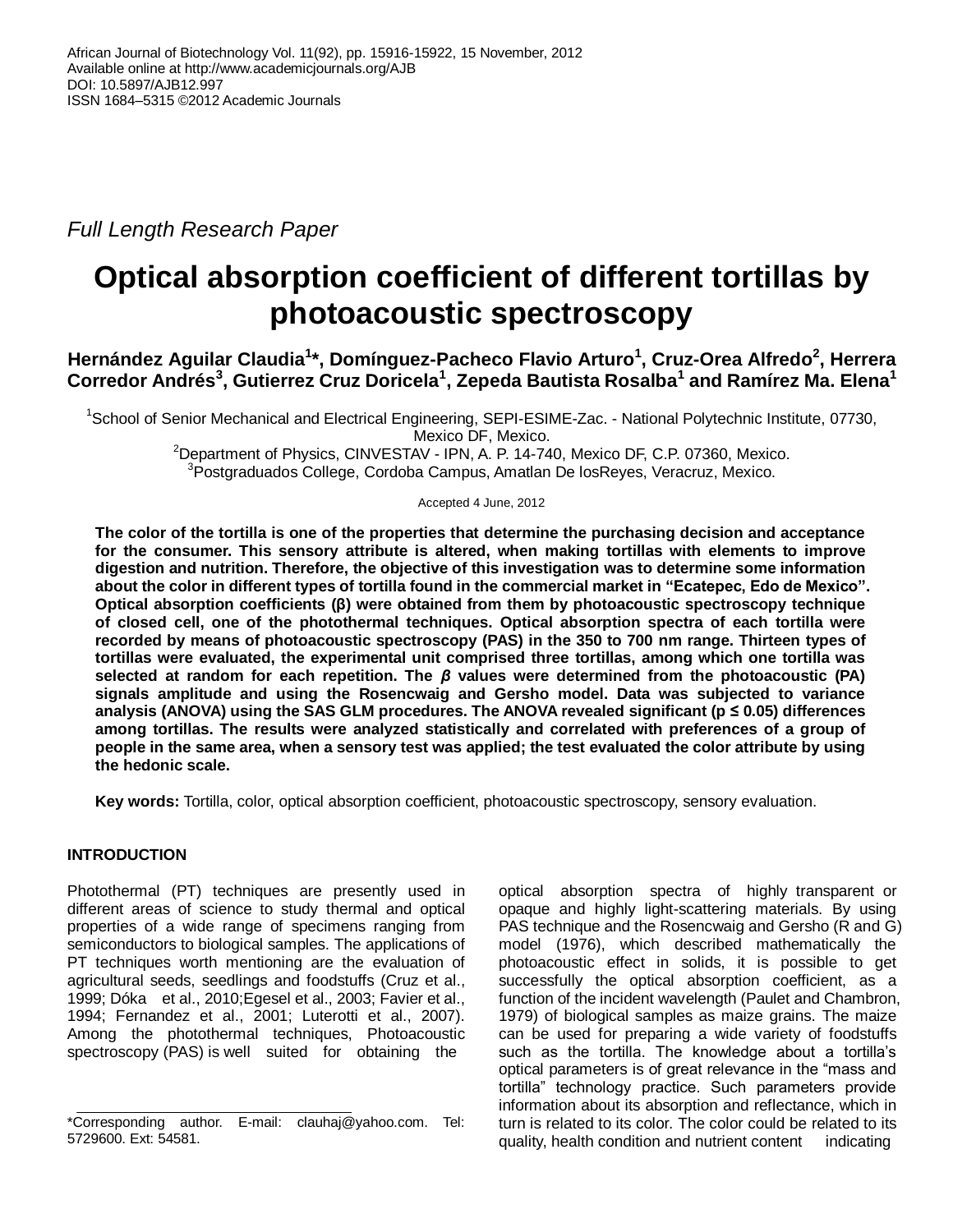the presence of carotenoids, anthocyanins, flavonoids and other pigments (Irani et al., 2003). In "the mass and tortilla" industry, it is important to characterize this attribute of the tortilla because it is one of the attributes that directly affect the quality of food consumed by the population and their purchasing decision. Thus, it is important to have techniques that contribute to the characterization of these foodstuffs because it is one of the attributes which depends on consumer acceptance.

Therefore, the objective of this research suggests the application of the PAS to determine the optical absorption coefficient (variable associated with the color) of "tortillas" by the Rosencwaig and Gersho model, for thermally thick samples. Correlating the results with preferences of a group of people, when applied to them a sensory test to evaluate the preferences based on color by using the hedonic scale. The preferences of people consuming food are of great importance, as well as complex. Some authors report that these preferences are based on numerous factors, including physiological, demographic, education, income, food availability, lifestyle, knowledge of diet and health that they have. It will also depend on the tastes and preferences of people with the physical condition of the product to consume. Consumer preferences that lead to a purchase decision are relevant to the mental and physical health of the population. In developing countries, it is more evident because it causes malnutrition and disease (Birch, 1999), as is the case of obesity which is considered a pandemic affecting most of the Western countries (OECD, 2010; WHO, 2010).

### **MATERIALS AND METHODS**

#### **Tortilla samples**

Thirteen types of tortillas that are sold and consumed in some municipalities, such as "Ecatepec, Edo de Mexico", Mexico, were selected in this study. The sample selection was based on the following criteria: (a) samples were chosen that would have different sensory characteristics, and people could express their tastes and preferences; (b) representative samples were chosen from the wide variety of tortillas in the commercial market, homemade, small, medium or large scale; these are the most sold in markets and tortilla establishments and those sold in malls. The characteristics of the samples used in the study are presented in Table 1, which contains descriptions about each of the 13 samples, numbered from T1, T2, T3 up to T13. Noting the description of each tortilla and characteristics in terms of thickness per tortilla, weight per tortilla, tortilla price per kilo, origin and the last column of Table 1, indicates whether the production of the tortilla is a small scale, medium or large scale. Mitutoyo brand micrometer precision and analytical balances Ohaus were used for determining the thickness and weight of the tortilla's samples, respectively.

#### **Optical characterization of the "tortilla"**

The photoacoustic instrumentation consisted of a Xenon lamp (Oriel), a monochromator (Oriel), a chopper adjusted at a frequency of 17 Hz, and a fiber optic cable was connected to a photoacoustic cell with quartz glass windows hermetically sealed with vacuum grease. A sensor element was used as an electret microphone whose signal was captured by a lock-in (EG and G) which is interfaced to a personal computer that simultaneously displays the wavelength dependent signal amplitude and phase, and monitored by a computer (Figure 1). In order to take into account the xenon lamp emission spectrum, the PA signal was normalized to the signal obtained from charcoal powder. All the optical absorption spectra were obtained during 6 days; the mean time for obtaining each spectrum was 30 min. The spectra were obtained according to the design of randomized complete block. The absorption spectrum of each tortilla was obtained in a range of wavelengths (λ) of 350 to 700 nm. Calibrating the Xenon lamp to a power of 700 W, the amplitude and phase data were recorded by a computer. The data of photoacoustic signal amplitude obtained was used to obtain the optical absorption coefficient (*β*), using the model of R and G. The necessary condition for thermally thick samples is  $a_s / s > 1$ , this means that the 13 samples of "tortillas" used in this study complied with this necessary condition; that is, varying "l", the sample thickness, from 0.78 to 1.87 mm. So, the optical absorption coefficient was obtained from equation 1, which corresponds to thermally thick samples (Paulet and Chambron, 1979).

$$
\beta = \frac{a_s \{q^2 + q(2 - q^2)\}^{\frac{1}{2}}}{(1 - q^2)}
$$
\n(1)

Where:

$$
a_s = \left(\frac{\pi f}{\alpha}\right)^{1/2}, \qquad a_s = \frac{1}{\mu_s} \tag{2}
$$

Where, q is the normalized PA intensity;  $a_{s}$  is the thermal diffusion

coefficient at the modulation frequency f of 17 Hz,  $\alpha$  = 0.00444 cm<sup>2</sup> s<sup>-1</sup> is thermal diffusivity of the sample (Rodriguez et al., 1995) and l<sub>s</sub> refers to the sample thickness. The samples previously homogenized in color and sizes were placed in the photoacoustic cell, ordering the measurement in a complete block design at random with three replications, the thirteen types of tortillas; preparing the sample to the size of  $6 \times 3$  mm of dimension, in order to be allocated in the photoacoustic cell. The "tortilla" used in this study (and consumed in Mexico) has two faces. The criterion selected for homogenization of color refers to use of the same side of the "tortilla" for its analysis and also we selected the part of this face with homogeneous and predominant color. To relate the results of spectroscopic measurements of the "tortilla" with consumer preferences, we proceeded to perform a sensory test with consumers.

#### **Characteristics of consumer**

For sensory testing, 64 consumers were selected, considering the following criteria: (1) that inhabit the area "Ecatepec, Edo de Mexico"; (2) Do not use lenses; and (3) that have available time and patience to assess the color of the tortilla; (4) who are over 18 years. Among the consumers who participated in the test, 16 were men between 41 to 65 years (1 overweight and 3 normal weight) and 12, between 25 and 40 years (4 overweight and 8 normal weight) and 48 women: 15 between 25 to 40 years (8 with normal weight, 7 overweight) and 32 women aged 41 to 70 years (24 overweight, 6 obesity, 2 normal weight). Average monthly income of the families of the panelists indicated is 750 to 1250 USD, salary for the middle class in the Mexican population (INEGI, 2010).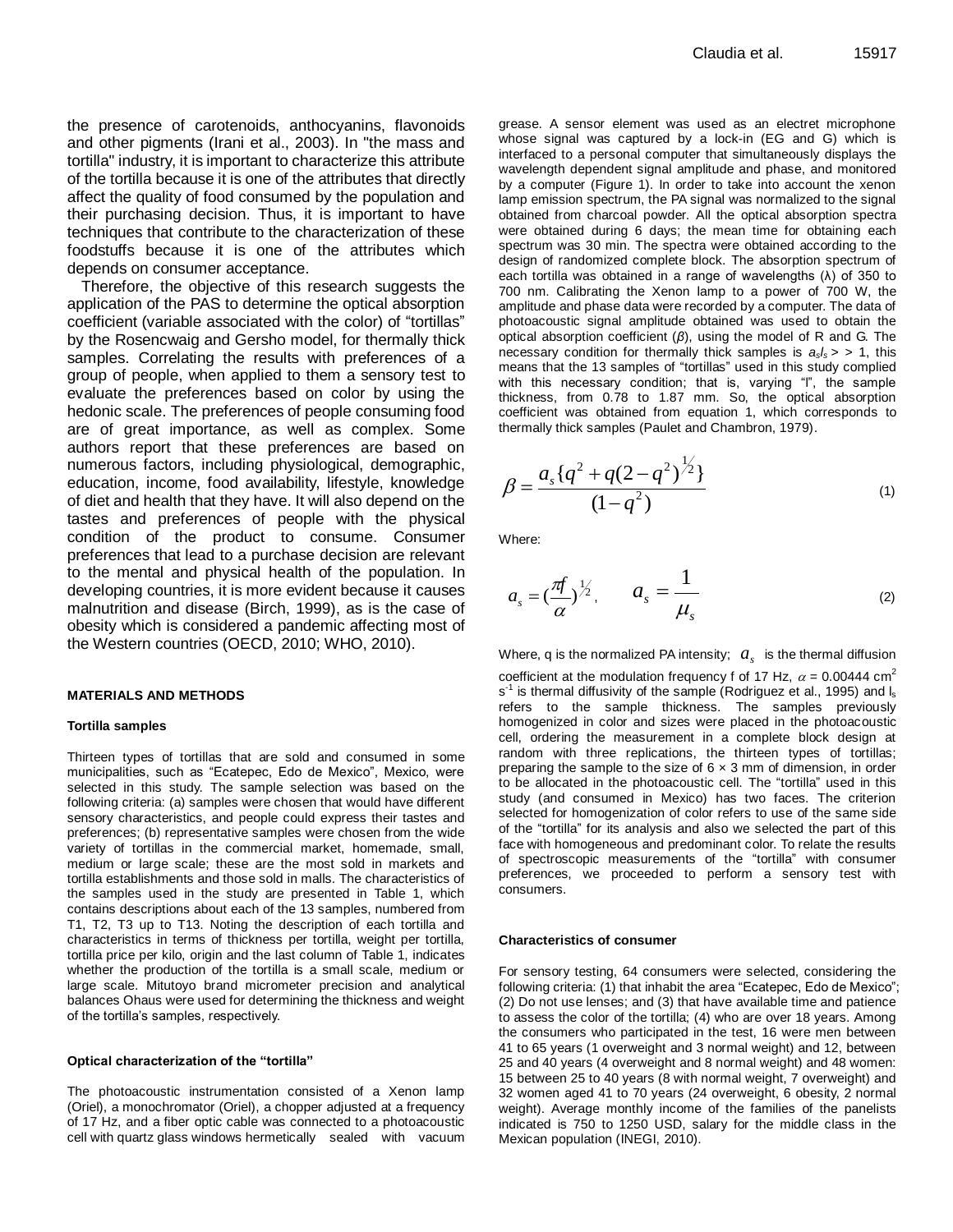**Table 1.** Description of thirteen samples of tortillas that are sold and consumed in "Ecatepec, Edo de Mexico", Mexico.

| Sample | Description of the tortilla                                    | Thickness/T<br>(mm) | Weight/T<br>(g) | Price/Kg | <b>Calories Source</b> |                                  | <b>Production</b> |
|--------|----------------------------------------------------------------|---------------------|-----------------|----------|------------------------|----------------------------------|-------------------|
| T1     | Manually processed corn, cooked in skillet                     | 1.87                | 37.09           | 14       | 130                    | "Ecatepec, mercado Jardines"     | Homemade          |
| Т2     | Produced by a tortilla shop owned by a market. Maize and nopal | 1.3                 | 19.26           | 16       | 60                     | "Ecatepec, mercado Jardines"     | Homemade          |
| T3     | White maize, a traditional shopping                            | 1.674               | 28.11           | 8.5      | 110                    | "Ecatepec, mercado Jardines"     | Homemade          |
| Τ4     | Wheat flour                                                    | 0.692               | 25.87           | 35.57    | 168                    | "Walmart, Ecatepec- Edo de Mex"  | Large scale       |
| T5     | Maize and nopal; taste epazote, free cholesterol               | 1.175               | 25.97           | 44       | 20                     | "Walmart, Ecatepec- Edo de Mex"  | Medium scale      |
| T6     | Wheat flour                                                    | 0.78                | 12.51           | 42.3     | 196                    | "Walmart, Ecatepec- Edo de Mex." | Large scale       |
| T7     | Wheat flour and linseed                                        | 0.835               | 22.3            | 43.13    | 181                    | "Walmart, Ecatepec- Edo de Mex"  | Large scale       |
| T8     | Maize, nopal and linseed.                                      | 1.24                | 20.38           | 42       | 23                     | "Walmart, Ecatepec- Edo de Mex"  | Large scale       |
| T9     | Whole grains, Integral                                         | 0.896               | 19.42           | 54.54    | 133                    | "Walmart, Ecatepec- Edo de Mex"  | Large scale       |
| T10    | Maize                                                          | 1.434               | 26.82           | 11.25    | 105                    | "Ecatepec, shop"                 | Medium scale      |
| T11    | Traditional, white maize                                       | 1.361               | 27.65           | 8.5      | 110                    | "Ecatepec shop"                  | Small scale       |
| T12    | Blue maize                                                     | 1.064               | 14.43           | 9.5      | 90                     | "Walmart, Ecatepec- Edo de Mex"  | Medium scale      |
| T13    | Maize traditional                                              | 1.178               | 18.86           | 7.5      | 100                    | "Walmart, Ecatepec- Edo de Mex"  | Medium scale      |

T: "Tortilla"



**Figure 1**. Experimental setup for PA measurements (1: Xenon lamp, 2: monochromator, 3: chopper, 4: photoacoustic cell, 5: lock-in amplifier and 6: PC).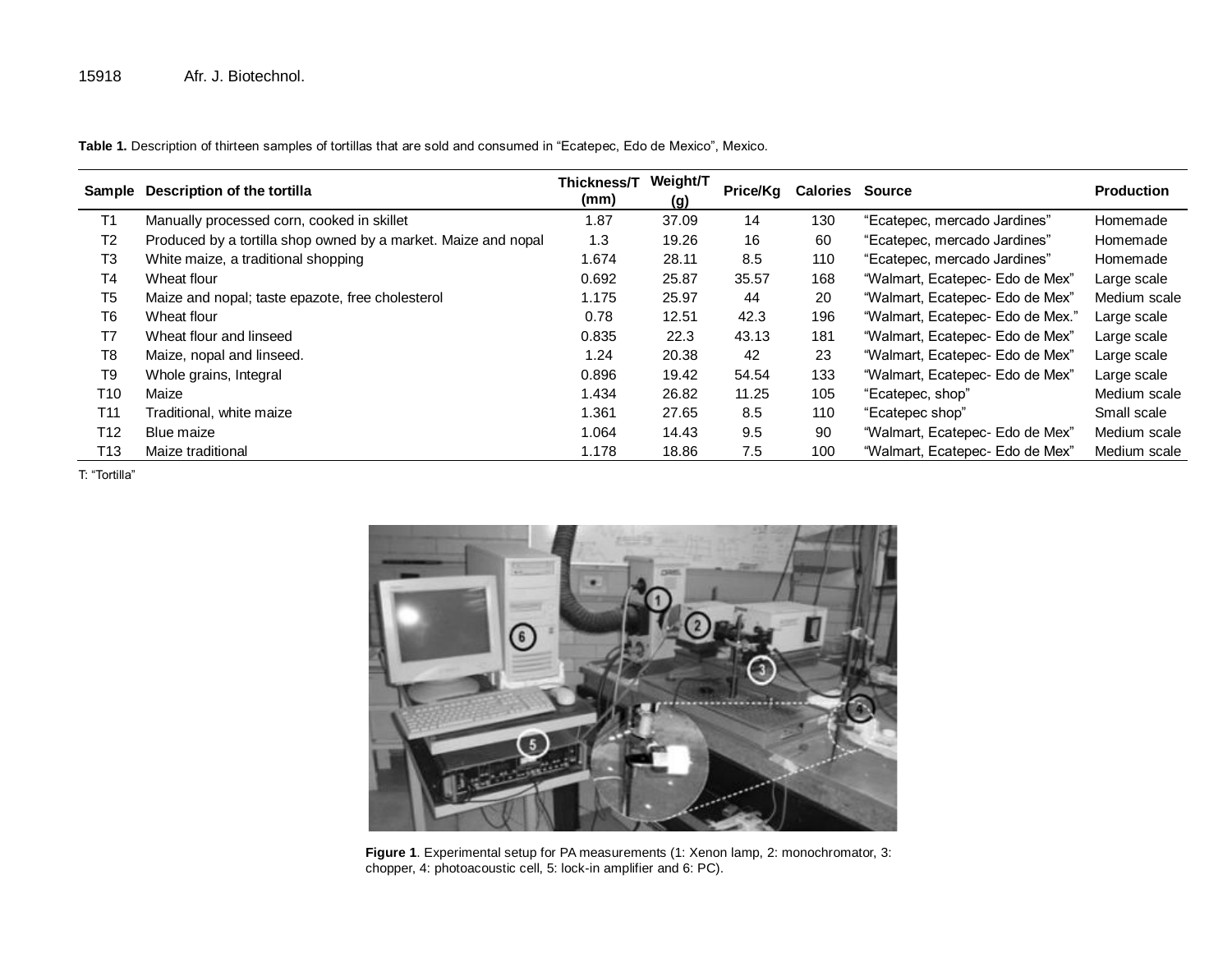**Samples tortilla β value (cm-1 ) Consumer preferences**  Wavelength (nm)<br>500 550 600 650 700 bedonic scale **360 400 450 500 550 600 650 700**  $T1$  7.2<sup>b</sup>  $7.24^{b}$  $5.63^{b}$  $4.74^a$  $4.16^{a}$  $3.81<sup>a</sup>$  $3.49^a$  $3.12^a$  $6.46^a$  $T2 \hspace{1.5cm} 4.2^e$  $4.12^e$  $1.89<sup>9</sup>$  $1.04<sup>h</sup>$  $0.8<sup>1</sup>$  $0.83^{k}$  $0.85$ <sup>1</sup>  $0.75^{jk}$  2.07<sup>t</sup>  $T3$  9.12 $b^a$  $9.28<sup>a</sup>$  $6.56<sup>a</sup>$ 4.87<sup>a</sup>  $3.92^{b}$  $3.36^{b}$  $2.95^{b}$  $2.67^{b}$  $6.32^{a}$  $T4$  3.10<sup>g</sup>  $3.28<sup>9</sup>$  $2.13<sup>t</sup>$  $1.73<sup>d</sup>$  $1.47<sup>f</sup>$  $1.400<sup>t</sup>$  $1.15<sup>gf</sup>$  1.11<sup>fg</sup> 4.65<sup>de</sup>  $T5$  5.06 $^{\circ}$  $5.78<sup>c</sup>$  $4.19<sup>d</sup>$  $3.07<sup>c</sup>$  $2.16<sup>d</sup>$  $1.83^{d}$  $1.67^d$  $1.57^d$  $3.86<sup>e</sup>$  $T6$  1.2<sup>i</sup>  $1.71<sup>1</sup>$  $1.34<sup>1</sup>$  $1.16<sup>h</sup>$  $1.10<sup>h</sup>$  $1.061<sup>\mu</sup>$  0.99<sup>h</sup>  $0.94^{\text{hi}}$  4.80<sup>bdec</sup>  $T7$  2.37<sup>h</sup>  $2.57<sup>h</sup>$  $1.89<sup>9</sup>$  $1.46<sup>f</sup>$ 1.20 $h$ g 1.11 $h$ i 1.10<sup>g</sup>  $1.0^{hg}$  5.99<sup>ba</sup>  $T8$  7.32<sup>b</sup>  $7.47^{b}$  $5.33<sup>c</sup>$  $4.23^{b}$  $3.44<sup>c</sup>$  $2.8<sup>c</sup>$  $2.39<sup>c</sup>$  $1.93<sup>c</sup>$  $4.73$ <sup>dec</sup>  $T9$  2.3<sup>h</sup>  $2.41<sup>h</sup>$  $1.68<sup>h</sup>$  $1.33<sup>9</sup>$  $1.14<sup>h</sup>$  $1.03^{j}$  $0.94<sup>h</sup>$  $0.85^{j}$  4.40<sup>e</sup>  $T10$   $1.54$ <sup>i</sup>  $1.64'$  $1.64<sup>h</sup>$  $0.70<sup>1</sup>$  $0.70<sup>1</sup>$  $0.61$ <sup>1</sup>  $0.65<sup>j</sup>$  $0.65^{k}$  $5.95<sup>bac</sup>$  $T11$   $5.14^d$  $5.25<sup>d</sup>$  $2.27<sup>f</sup>$  $1.58^{ef}$   $1.33^{g}$  $1.17<sup>9</sup>$  $1.16^{f}$  $1.29^{b}$  $6.01<sup>ba</sup>$  $T12$  3.61<sup>f</sup>  $3.63^{\dagger}$  $2.95<sup>e</sup>$  $2.95<sup>c</sup>$  $1.85<sup>e</sup>$  $1.66<sup>e</sup>$  $1.51^e$  $1.254^{1e}$   $3.98^{e}$  $T13$   $3.56^{\circ}$  $3.58<sup>f</sup>$  $2.29<sup>f</sup>$  $1.68^{ed}$   $1.52^{f}$ 1.14 $h$ <sup>hg</sup> 1.19<sup>f</sup>  $1.12^{fg}$  5.85<sup>bdc</sup> LSD 0.2031 0.2305 0.1831 0.134 0.1341 0.0663 0.066 0.1437 1.22 (0.05)

**Table 2.** Means comparison of β value for different wavelength of 13 types of "tortillas" that are sold and consumed in Ecatepec and th e means comparison of the consumer preferences according to the hedonic scale.

LSD = Least significant difference. Values with the different letter in columns are statistically different ( $p \le 0.05$ ).

#### **Sensory test**

The tests were conducted in a room located in "Ecatepec de Morelos, Edo de Mexico" at 16:00 h day, influencing natural day light and artificial energy-saving bulbs were used during the sensory test. People were asked to give a brief explanation of what they would do and were given a questionnaire containing: (1) General information and (2) The table to record their evaluation preferences about the color of the tortilla based on hedonic scale. This was explained through their sense of sight, and evaluation using the hedonic scale in the range of 1 to 9 in the following manner; I like to end 9, I really like 8, I like moderately 7, I like slightly 6, I neither like nor dislike 5, I dislike slightly 4, I dislike moderately 3, I hate to 2 and 1 dislike extremely. Using a randomized complete block design, sensory testing was conducted; the "tortillas" were heated before passing them to consumers through a variety of participants who helped support the distribution. The "tortillas" were purchased the same day before carrying out the test and were previously heated, depending on the tortilla between 30 to 60 s. The duration time of each sensory test was 3 h.

## **Statistical analysis**

A randomized complete block experimental design with 3 replications of the thirteen types of "tortillas" was used. Data were subjected to analysis of variance by the software of the Statistical analysis system (SAS, 2008) using the procedure of general linear model (PROC GLM). The least significant difference (LSD) test at the 5% probability level was used for comparing treatments (Steel and Torrie, 1980).

# **RESULTS**

The analysis of variance (ANOVA) presented statistically

significant differences ( $P \le 0.05$ ) in the optical absorption coefficient of the studied tortillas type (T1, T2, T3 …. T13) in the range of 350 to 700 nm for each one of the repetitions. Table 2 shows the mean values of beta for each "tortilla" sample, evaluated at wavelengths of 360, 400, 450, 500, 550, 600, 650 and 700 nm. These values reflect the behavior of the optical absorption coefficient at wavelengths corresponding to flavonoids (360 and 400 nm), carotenoids (400, 450, 500 and 550 nm), chlorophylls (600, 650, 700 nm) and anthocyanins (450, 500, 550, and 600 nm) (Hoppe et al., 1983; Harbone and Mabry, 1976; Su et al., 1996). Statistical analysis performed found its least significant statistical differences, represented in the table with different letters. It is possible to observe in each column, different letters which mean that obtained mean values were statistically different. In the same Table 2, also, it is possible to observe that there were statistical differences between sensory preferences according to the visual attribute, color, evaluated by the group of people, through the sensory test, using the hedonic scale. The colors of "tortilla" sample, preferred by consumers, were T1 and T11, which were samples of maize tortillas. These samples were "tortilla" processed manually and the traditional "tortilla" of white maize, respectively.

In Figure 2, we can see the β value as a function of the wavelength; that is, beta decreases with the increase of  $\lambda$ for all the tortillas that were evaluated. In the wavelength of 360 nm, range of the flavonoids; the tortilla sample with most high β value (9.12 cm<sup>-1</sup>) was the type T3, and is the type second of "tortilla" most preferred by the consumer.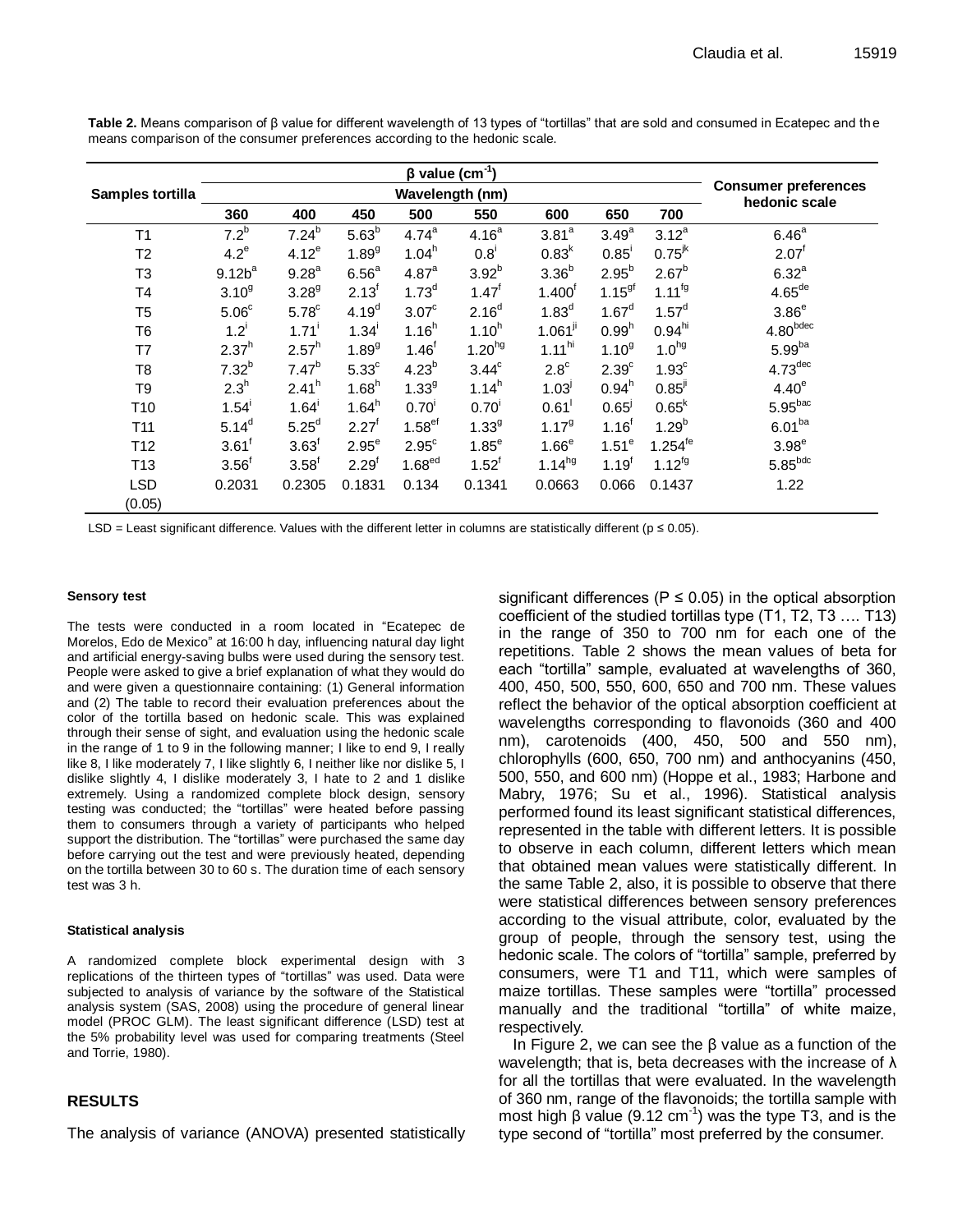

**Figure 2**. Optical absorption coefficient of thirteen types of "tortillas" that are sold and consumed "in Ecatepec, Edo de Mexico", Mexico.

In the same manner, the sample T3 had the highest value of β at 400, 450 and 500 nm corresponding to 9.28, 6.56 and 4.87 cm<sup>-1</sup>, respectively.

In the wavelength of 550 nm; the "tortilla" sample with most high β value were the T1, T3 and T8 (4.16, 3.92 and 3.44  $cm^{-1}$ , respectively) and is the tortilla type T1, the most preferred by the consumer according to the people that evaluated their preference in color. In the wavelength of 600, 650 and 700 nm the highest β values were 3.81, 3.49 and 3.12  $cm^{-1}$ , corresponding to sample of tortilla T1. Tortilla types most preferred by consumers were the T1 and T3. The results show that being preferred are tortillas which have higher β values in the wavelength of flavonoids and carotenoids, this means that consumers prefer tortillas with contents of flavonoids and carotenoids, as they were preferred as corn tortillas, white and quasi yellow. Figure 3 summarizes the visualization of the evaluation of color of the "tortilla" according to consumer preferences using the hedonic scale. Tortilla samples evaluated with the scale values higher were T1, T3 and T11, whose values were 6.46, 6.32 and 6.01, respectively, according to the hedonic scale, being so these are most preferred by the consumers.

# **DISCUSSION**

Color is an important property of food because it is often associated with the quality (Bicanic et al., 2006) and the preferences of the consumer. To satisfy customer needs, food industry is trying to produce products having other natural components. The availability of techniques capable of rapidly and accurately assessing/controlling the color of foods in a simple and inexpensive way is therefore a necessity. In this research, we found optical properties of thirteen tortilla types which are sold and consumed in Ecatepec, with the application of photoacoustic spectroscopy, and using the Rosencwaig and Gersho theory developed for homogeneous samples. Of this way was calculated the β value for each tortilla type studied. The variable β could be an indirect way of measuring color. Herrera et al. (2007) have reported that color of the "tortilla" is one of the most important attributes for consumption and purchase intent by the consumer. In this research, the experimental results show different behaviors of the β value for the "tortillas" evaluated, depending on natural products incorporated. Likewise, the consumer preferences differed depending on the color of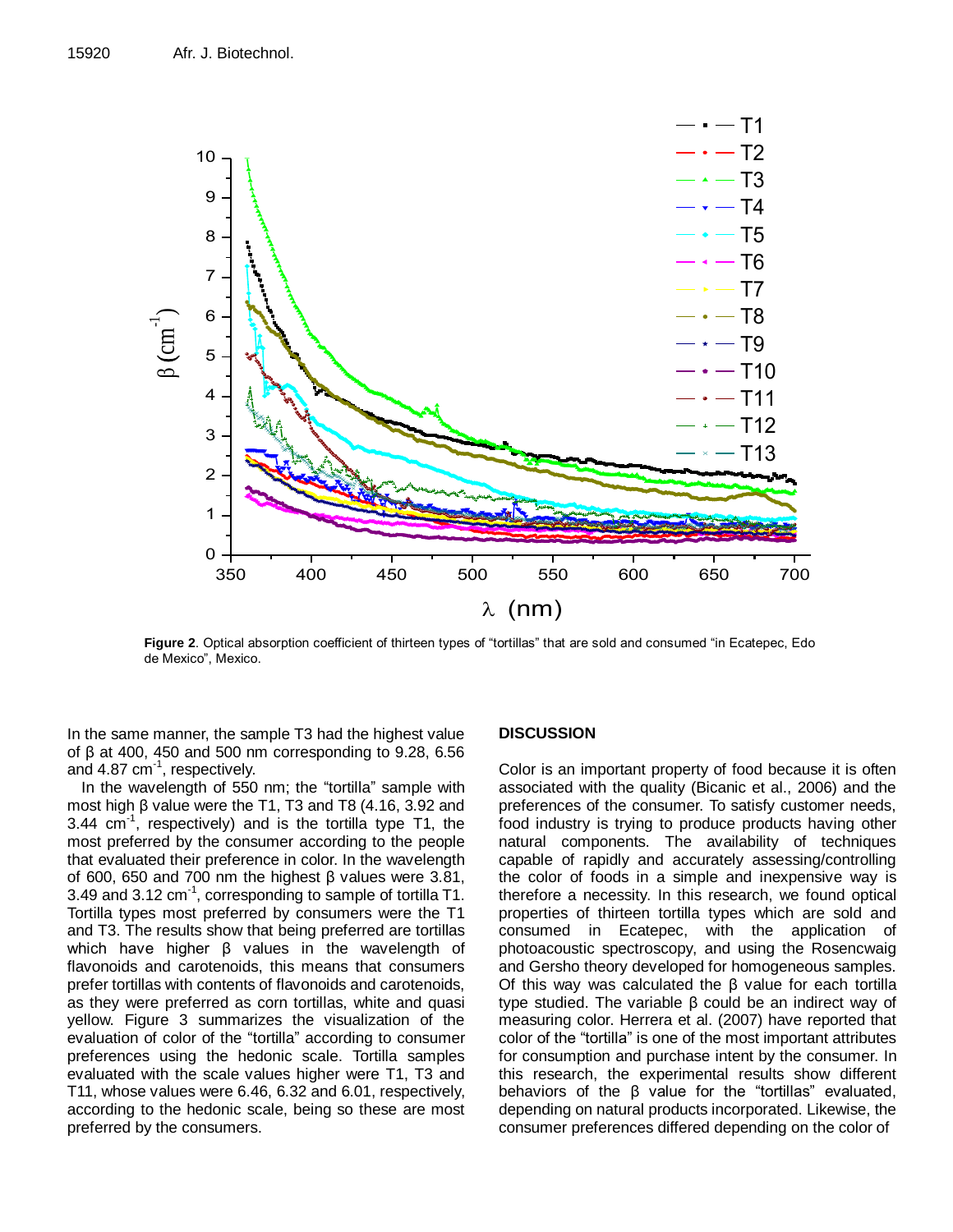

**Figure 3**. Consumer preferences about of color attributes according to sensory evaluation of tortillas (13 samples evaluated: (1) T1, (2) T2, (3) T3, (4) T4, (5) T5, (6) T6, (7) T7, (8) T8, (9) T9, (10) T10, (11) T11, (12) T12 and (13) T13).

the tortilla. It was found that the tortilla preferred, according to consumers consulted was white corn, which corresponds to the traditional "tortilla". Why consumers do not accept colored tortillas may provide some advantage in terms of digestion and/or nutrients.

Other authors indicated that tortillas elaborated with blue maize grain and others, quality protein maize, and others with resistant starch, produce a color of "tortillas" which are not well liked by the consumer (Salinas-Moreno et al., 2007). On the other hand, Herrera et al. (2007) at evaluating sensorial quality of 10 tortilla types in Texcoco, Mexico, found that consumers prefer tortillas with agreeable smell and taste that do not break at rolling them up and they preferred the white color tortilla. In Mexico, maize tortillas are an important source of energy; in 2007, the per capita consumption was 122.94 kg of maize a year (FAO, 2010) and in addition, are a source of calcium which could reduce problems of osteoporosis (Cortés et al., 2005); but it is important that consumers begin to accept the tortillas that are combined with natural products, which would allow them to improve digestion and increase these protein and antioxidants like anthocyanins; for example, tortillas made with linseed, whole wheat grain, nopal, amaranth, chile and spinach among others, although they do not have attractive colors for the consumer. On the other hand, the food storage period affects the food´s quality, in the case of "tortillas", some authors report changes in nutritional status, digestion, color and consumer preferences according to the storage time (Bejosano et al., 2005; Mora et al., 2009). In our case, the tortillas samples were purchased before

carrying out each one of the tests. So, the tortillas were purchased the same day before carrying out the test.

In Mexico, there is a serious problem of obesity, so consumers must re-learn to choose their food and so incline more towards those that provide nutrients and not only for their sensory preference. Thus, industry of the "mass and tortilla" should develop more sensory analysis to generate improved products that captures the attention of the consumer. Also, the consumers should be flexible to new products that are generated to maintain their health, by becoming conscientious and taking the right decisions that impact quality of life for themselves and their families. For the industry of the "mass and tortilla", photoacoustic spectroscopy (PAS) relies on the indirect measurement of color in the sample. PAS is simple to use, requires only a small quantity of sample for analysis, involves a minimum of preparation (samples are studied just as they are). Recent researches indicate that the PAS can be applied in the agricultural sector, for the characterization of seeds samples (Singhal et al., 2002). Optical absorption spectra of maize seed of different production cycles have been reported by Dominguez et al. (2009). On the other hand, the application of the PAS to obtain β by obtaining photoacoustic signal and the use of Rosencwaig and Gersho model in wheat seeds was obtained (Hernandez et al., 2008). Also, in the area of food, it has been used in obtaining the absorption spectra of copaiba oil to determine its quality (Santos et al., 2008). Tomato juice also was reported by obtaining the photoacoustic spectra and lycopene was evaluated (Bicanic et al., 2009). Other authors (Soares et al., 2011)